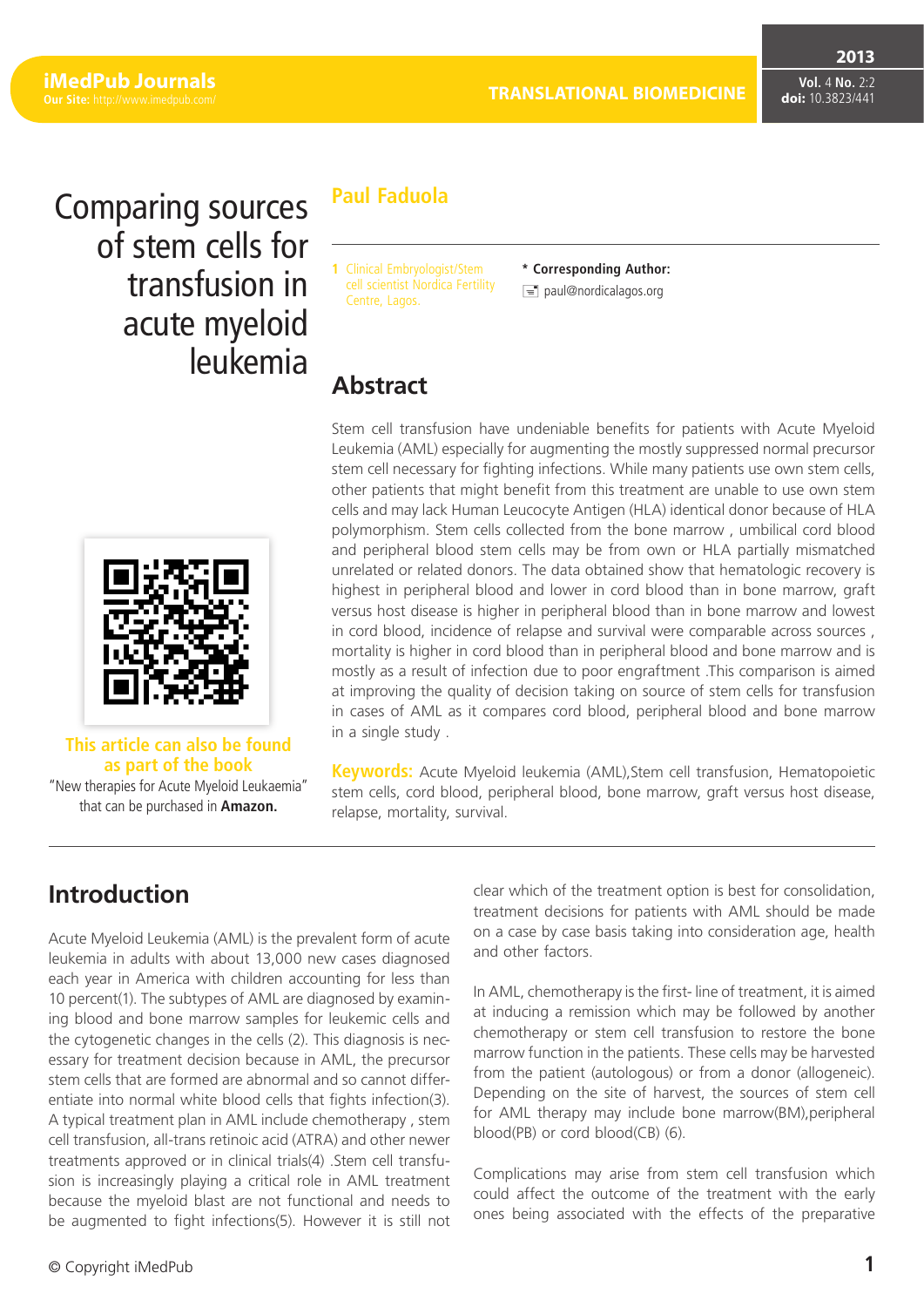regimen used and may include mucositis, hemorrhagic cystitis and hepatic veno-occlusive disease(7).Others are acute and chronic GVHD caused by the donors mature T- lymphocytes, infections mainly caused by prolonged pancytopenia, relapse and mortality.(8,9)

Despite this shortcomings, stem cell transfusion is increasingly being used for patients with more aggressive forms of AML, those who have had a relapse following remission, and those who do not achieve remission after initial induction therapy(5).

Technological advances have resulted in improved HLA typing and good GHVD management, these advances together with the establishment of more cord blood banks and recent data showing comparable result of cord blood to other sources of stem cell have left a fair options for selection. This study is one of the few that aim to compare bone marrow, peripheral and cord blood stem cells specifically for AML patients.

#### **Bone Marrow**

Majority of hematopoietic stem cells(HSC) are resident in the bone marrow which has made HSC synonymous to bone marrow(10). Stem cells from bone marrow can be transfused as autologous or allogeneic (11) . Allogeneic transfusion is indicated in patients in second remission and in untreated first relapse but patients transfused in first remission achieve better outcome(7). Autologous transfusion are offered to older patients and in patients in first remission and as a therapeutic option in second remission (12). Results from randomized studies in patients that were transfused with bone marrow and those that received chemotherapy alone have been mixed with some showing promise while others show no superior advantage in the outcome(13-17).

#### **Peripheral Blood**

The subcutaneous injections of [Granulocyte-colony stimulat](http://en.wikipedia.org/wiki/Granulocyte-colony_stimulating_factor)[ing factor](http://en.wikipedia.org/wiki/Granulocyte-colony_stimulating_factor) to mobilize stem cells from the patient or donor's bone marrow into the peripheral circulation has made peripheral blood the most common source of stem cell for transfusion (18). Mobilized peripheral blood is now replacing bone marrow, as harvesting peripheral blood stem cells (PBSCs) is easier than harvesting bone marrow stem cells (19). A randomized study show a relapse advantage and comparable survival rate of PBSC over chemotherapy as post remission therapy(20)

#### **Cord Blood**

Cord blood is increasingly becoming an important source of hematopoietic stem cells. The increase in number of cord blood banks have opened options for cord stem cells to be stored for individual, family or for public use after it is harvested(21).The advantages of cord blood stem cells are the availability, ease of harvest, and the reduced risk of graftversus-host-disease (GVHD). It use however , have been limited by the less number of cells that can be harvested and the delayed immune reconstitution, which leaves patients vulnerable to infections for a longer period of time(22-23). Large number of children with AML have benefitted from CB transfusion and they are increasingly being used in adults when matched unrelated donor or a haploidentical donor are not available with some promising result (24-27).

### **Comparison**

#### **Hematopoietic recovery**

After stem cell transplantation, successful engraftment is determined by performing daily blood cell counts. Neutrophils and platelets are commonly used markers of hematopoietic recovery, an absolute neutrophil count (ANC) of at least 500 for three days in a row and platelet count of 20,000 - 50,000 are required to establish engraftment (28)).Many randomized and meta-analysis studies have shown superior hematopoietic recovery in peripheral blood (PBSC) more than in bone marrow(BM), with days for recovery of neutrophils ranging from 12-35 in PBSC and 13-68 in BM while platelets recover at a median time of 16days for PBSC and 23 days for BM(29-35).Cord blood(CB) hematopoietic recovery is slow compared to BM and PB (36-41).This delayed engraftment in CB has been linked to lower doses of nucleated cell count in single CB donation compared to BM/ PB and have raised concerns about successful engraftment in adults with larger body weight (42).Studies are being done to address this challenge, one being the use of double cord blood units instead of single unit to achieve a human leukocyte antigen (HLA) matching 6/6 and a nucleated cell dose of more than 3  $\times$  $10^6$  cells/ kg (43).

#### **Graft versus host disease.**

The source of stem cell for AML patients have influence on the risk of GVHD (21).A small increase in the risk of acute GVHD after PBSCT over BM have been reported in cohort studies while randomized studies fail to show any significant increase (34,44,45,46,47,48,49,50).PBSC have been linked to significant increase in risk of chronic GHVD but not acute GVHD(51-54). Concerns about larger concentration of mature, immune-competent T cells that could increase the risk of GVHD have necessitated comparative studies on T- cell depleted sources over non T- cell depleted sources with results showing significant decrease in GVHD in depleted sources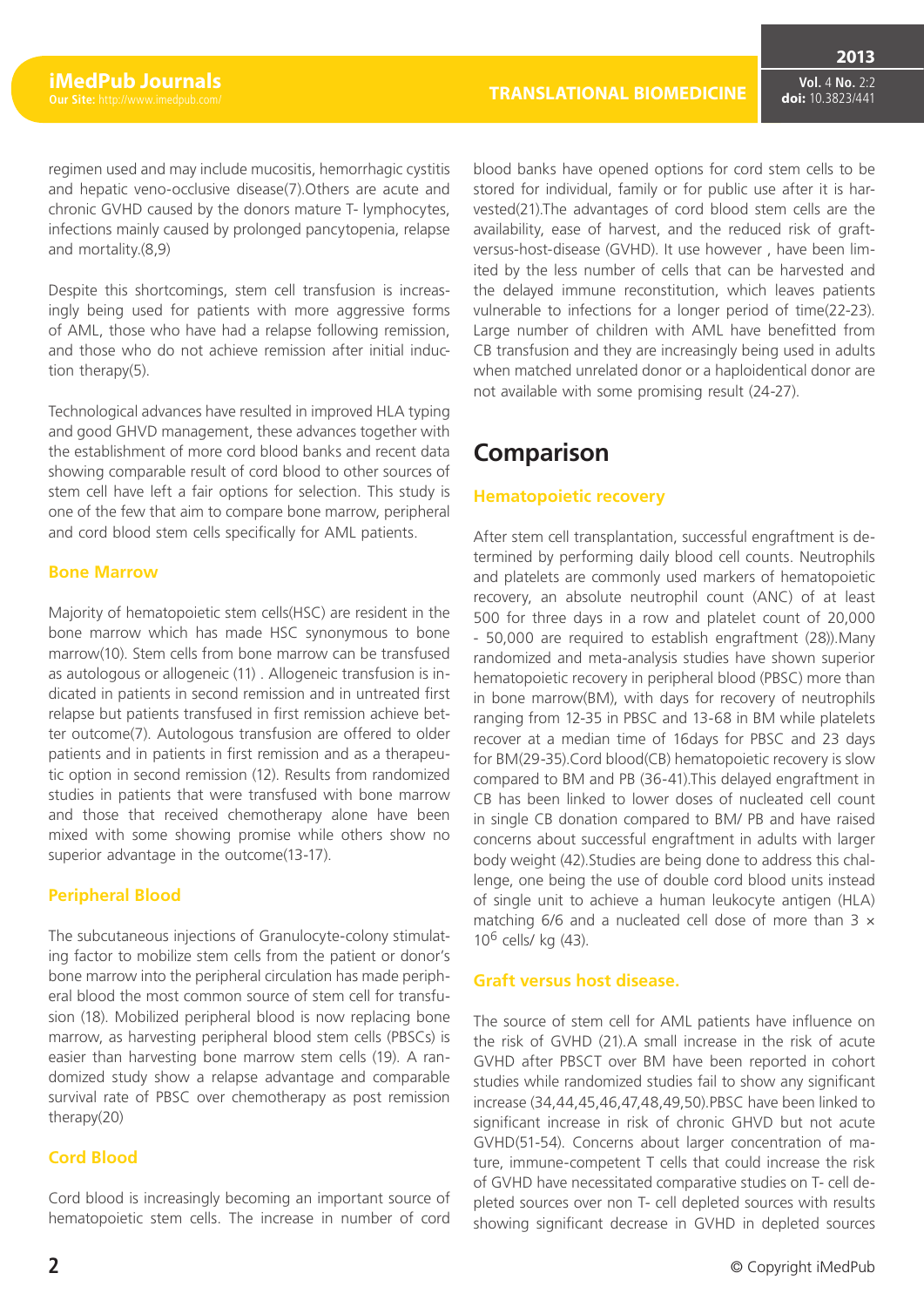but with high level of graft rejection (55-56).Less graft rejection and better GVL response has been achieved using reduced level of T – cell below 100% (57) but studies involving selective purging of CD 8 T- cell have been most promising(58).CB have low risk of acute and chronic graft versus host disease (GVHD) even with broader HLA disparity than PBSC/ BM(39,59), this may be due to the fewer number and immunological naïve CB-derived T cells thus making it preferable to T- cell depleted sources. There is also a preserved graft versus leukemia (GVL) effect In CB due to higher number and unique properties of NK cells in CB grafts(39).

#### **Relapse**

Animal studies showed a lower relapse rate with PBSC than with BM(60) but only few human reports have confirmed this low relapse in PBSC compared to BM (34,61,62) .PBSC and BM have been reported in many studies to be comparable in terms of relapse rate (59,63,64) with only one study reporting higher relapse with PBSC than BM (69) but the high relapse rate reported might be due to bias selection with regards to risk profile. No significant difference in the risks of relapse in CB compared to BMT/PBSCT was recorded (65,66).

#### **Mortality**

Deaths from stem cell transfusion commonly results from GVHD and infection among other causes. Depending on the cause, the time of death occurred at a median of 3 months with a range of 0 to 200 months(67). Some studies have recorded lower transplantation related mortality in PBSC than BM in Myelodysplastic syndromes (MDS) (68) and in certain subtype of leukemia(69) while a comparable outcome was reported in a meta-analysis study(62).There are attempts to link the increased risk of chronic GVHD in PBSC to the high mortality in early stage of AML as against the lower mortality rate in the more advanced acute leukemia (70).CB has increase risk of mortality compared to BM/PBSC (40),reduced mortality rate was reported in patients with higher dose of CD34+ CB (21).Most of the deaths in CB were caused by infection and may be due to delayed hematopoietic engraftment. Sequential cord blood transplantation, cord blood expansion and combination cord blood and haploidentical stem cell transplants are Strategies being tried to reduce mortality in cord blood with promising results(21,71,72).

#### **Survival**

Many studies have reported overall survival and leukemiafree survival to be nearly identical for patients grafted with unrelated donor PBPCs or BM(31,73,74,75,76).Some have showed superior overall survival in PBSC compared to BM in advanced stage of acute leukemia patients in second remission(51,61,77) but fail to establish any significant difference in survival in early stage of the disease with either sources (65). Comparable survival in CB and PBSC/ BM among standardrisk and high-risk groups have also been recorded(41,78 ,79). The comparable survival reported in CB were in double cord blood transplants and young patients which might have contributed to the better rate.

## **Conclusion**

Several factors could influence the outcome of stem cell transfusion for AML treatment, knowing the benefit and risk of the sources of stem cells is critical in taking informed decision.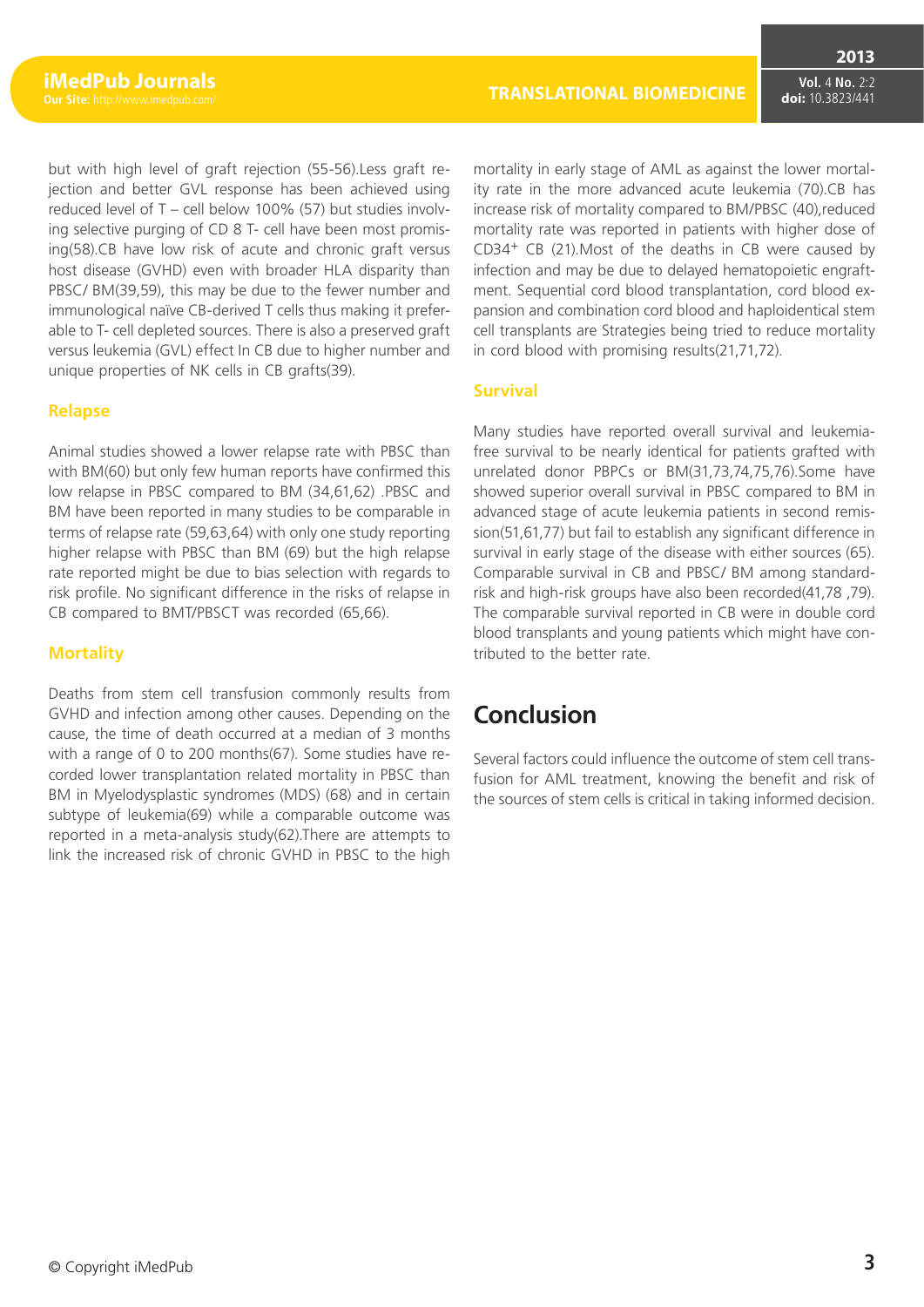### **Reference**

- **1.** Jamieson K and Odenike O(2012) .Late-phase investigational approaches for the treatment of relapsed/refractory acute myeloid. leukemia.Expert Opinion on Pharmacotherapy.2012; 13:15, 2171-2187
- **2.** Jennings CD, Foon KA (2007).Recent advances in flow cytometry: application to the diagnosis of hematologic malignancy. Blood. 90(8):2863-92.
- **3.** Gocek E and Marcinkowska E (2011). Differentiation Therapy of Acute Myeloid Leukemia. Cancers 3, 2402-2420; doi:10.3390/ cancers3022402
- **4.** Estey EH (2009). Treatment of acute myeloid leukemia. Haematologica. 94(1): 10–16. doi: 10.3324/haematol.2008.001263.
- **5.** Cornelissen J J and Löwenberg B (2005) Role of Allogeneic Stem Cell Transplantation in Current Treatment of Acute Myeloid Leukemia. ASH Education Book vol. 2005 no. 1 151-155
- **6.** Faduola P(2012) Stem cell transplantation in acute myeloid leukemia:history,drivers and challenges. Int J Biol Med Res. 3(3):2132- 2137
- **7.** Lee J H, Choi J, Kwon K A, Lee S, Oh S Y et al (2010). Fludarabinebased myeloablative regimen as pre-transplant conditioning therapy in adult acute leukemia/ myelodysplastic syndrome: comparison with oral or intravenous busulfan with cyclophosphamide. Korean J Hematol 45(2): 102–108.
- **8.** Jacopo P and Fabio C(2010) Allogeneic stem cell transplantation for acute myeloid leukemia. haematol vol. 95 no. 6 857-859
- **9.** Pallera A M, and Schwartzberg L S (2004) Managing the Toxicity of Hematopoietic Stem Cell Transplant. J Support Oncol 2:223–247
- **10.** Mercier FE, Ragu C & Scadden D T(2012) The bone marrow at the crossroads of blood and immunity. Nature Reviews Immunology 12, 49-60 doi:10.1038/nri3132
- **11.** Bjorkstran BB , Ljungman P, Svensson H,Hermans J, Alegre A et al (1996) Allogeneic bone marrow transplantation versus autologous stem cell transplantation in multiple myeloma: a retrospective casematched study from the European Group for Blood and Marrow Transplantation.Blood .88: 4711-4718
- **12.** Peters WP, Hamm C, Baynes RD. Autologous Bone Marrow and Stem Cell Transplantation. In: Bast RC Jr, Kufe DW, Pollock RE, et al., editors. Holland-Frei Cancer Medicine. 5th edition. Hamilton (ON): BC Decker; 2000. Chapter 67. Available from: [http://www.ncbi.nlm.nih.gov/](http://www.ncbi.nlm.nih.gov/books/NBK20890/) [books/NBK20890/](http://www.ncbi.nlm.nih.gov/books/NBK20890/)
- **13.** Burnett AK, Goldstone AH, Stevens RM, et al(1998) Randomized comparison of addition of autologous bone-marrow transplantation to intensive chemotherapy for acute myeloid leukemia in first remission: results of MRC AML 10 trial. UK Medical Research Council Adult and Children's Leukemia Working Parties. Lancet 351 (9104):700-708.
- **14.** Zittoun RA, Mandelli F, Willemze R, et al(1995) Autologous or allogeneic bone marrow transplantation compared with intensive chemotherapy in acute myelogenous leukemia: European Organization for Research and Treatment of Cancer (EORTC) and the Gruppo Italiano Malattie Ematologiche Maligne dell'Adulto (GIMEMA) Leukemia Cooperative Groups. N Engl J Med 332(4):217-223
- **15.** Woods WG, Neudorf S, Gold S, et al(2001) A comparison of allogeneic bone marrow transplantation, autologous bone marrow transplantation, and aggressive chemotherapy in children with acute myeloid leukemia in remission: a report from the Children's Cancer Group. Blood 97(1):56-62
- **16.** Harousseau JL, Cahn JY, Pignon B, et al(1997) Comparison of autologous bone marrow transplantation and intensive chemotherapy as postremission therapy in adult acute myeloid leukemia. Blood 90(8):2978-2986
- **17.** Cassileth PA, Harrington DP, Appelbaum FR, et al(1998) Chemotherapy compared with autologous or allogeneic bone marrow transplantation in the management of acute myeloid leukemia in first remission. N Engl J Med 339(23):1649-1656
- **18.** Montgomery M, and Cottler-Fox M(2007) Mobilization and Collection of Autologous Hematopoietic Progenitor/Stem Cells. Clinical Advances in Hematology & Oncology Volume 5, Issue 2
- **19.** D.F. Stroncek, D.L. Confer, and S.F. Leitman(2000) Peripheral blood progenitor cells forHPC transplants involving unrelated donors. TRANSFUSION 40:731-741.
- **20.** Vellenga E, Putten WV, Ossenkoppele GJ, Verdonck LF, Theobald M et al (2011) Autologous peripheral blood stem cell transplantation for acute myeloid leukemia. Blood First Edition Paper, prepublished online September 27, 2011; DOI 10.1182/blood-2011-07-370247
- **21.** [Ballen](http://bloodjournal.hematologylibrary.org/search?author1=Karen+K.+Ballen&sortspec=date&submit=Submit) KK(2005) New trends in umbilical cord blood transplantation. Blood vol. 105 no. 10, 3786-3792
- **22.** Will AM (1999) Umbilical cord blood transplantation.Arch Dis Child 80:3-6 doi:10.1136/adc.80.1.3
- **23.** [Gluckman E](http://www.ncbi.nlm.nih.gov/pubmed?term=Gluckman E%5BAuthor%5D&cauthor=true&cauthor_uid=18545251), [Rocha V](http://www.ncbi.nlm.nih.gov/pubmed?term=Rocha V%5BAuthor%5D&cauthor=true&cauthor_uid=18545251)(2008) Indications and results of cord blood transplant in children with leukemia. [Bone Marrow Transplant.](http://www.ncbi.nlm.nih.gov/pubmed/18545251) 41 Suppl 2:S80-2.
- **24.** Wall DA, Carter SL, Kernan NA, et al(2005) Busulfan/melphalan/ antithymocyte globulin followed by unrelated donor cord blood transplantation for treatment of infant leukemia and leukemia in young children: The Cord Blood Transplantation study (COBLT) experience. Biol Blood Marrow Transplant 11:637-646.
- **25.** Laughlin MJ, Barker J, Bambach B, et al.(2001) Hematopoietic engraftment and survival in adult recipients of umbilical-cord blood from unrelated donors. N Engl J Med 344:1815-1822.
- **26.** Brunstein CG, Baker KS, Wagner JE(2007) Umbilical cord blood transplantation for myeloid malignancies. Curr Opin Hematol 14:162- 169.
- **27.** Eapen M, Rubinstein P, Zhang MJ, et al.(2007) Outcomes of transplantation of unrelated donor umbilical cord blood and bone marrow in children with acute leukaemia: A comparison study. Lancet 369:1947-1954
- **28.** [Migliaccio](http://bloodjournal.hematologylibrary.org/search?author1=Anna+Rita+Migliaccio&sortspec=date&submit=Submit) AR, [Adamson](http://bloodjournal.hematologylibrary.org/search?author1=John+W.+Adamson&sortspec=date&submit=Submit) JW, [Stevens](http://bloodjournal.hematologylibrary.org/search?author1=Cladd+E.+Stevens&sortspec=date&submit=Submit) CE, [Dobrila](http://bloodjournal.hematologylibrary.org/search?author1=N.+Ludy+Dobrila&sortspec=date&submit=Submit) NL, C[M Carrier](http://bloodjournal.hematologylibrary.org/search?author1=Carmelita+M.+Carrier&sortspec=date&submit=Submit) et al (2000) Cell dose and speed of engraftment in placental/umbilical cord blood transplantation: graft progenitor cell content is a better predictor than nucleated cell quantity . [Blood.](http://www.ncbi.nlm.nih.gov/pubmed/11023503) 96(8):2717-22.
- **29.** [Mahmoud H,](http://www.ncbi.nlm.nih.gov/pubmed?term=Mahmoud H%5BAuthor%5D&cauthor=true&cauthor_uid=10467322) [Fahmy O](http://www.ncbi.nlm.nih.gov/pubmed?term=Fahmy O%5BAuthor%5D&cauthor=true&cauthor_uid=10467322), [Kamel A](http://www.ncbi.nlm.nih.gov/pubmed?term=Kamel A%5BAuthor%5D&cauthor=true&cauthor_uid=10467322), [Kamel M,](http://www.ncbi.nlm.nih.gov/pubmed?term=Kamel M%5BAuthor%5D&cauthor=true&cauthor_uid=10467322) [El-Haddad A](http://www.ncbi.nlm.nih.gov/pubmed?term=El-Haddad A%5BAuthor%5D&cauthor=true&cauthor_uid=10467322) et al(1999) Peripheral blood vs bone marrow as a source for allogeneic hematopoietic stem cell transplantation. [Bone Marrow Transplant.](http://www.ncbi.nlm.nih.gov/pubmed/10467322)  24(4):355-8.
- **30.** Pavletic ZS, Bishop MR,Tarantolo SR, Martin-Algarra S, Bierman PJet al (1997) Hematopoietic recovery after allogeneic blood stem-cell transplantation compared with bone marrow transplantation in patients with hematologic malignancies. JCO vol. 15 no. 4 1608-1616
- **31.** [Ghavamzadeh A](http://www.ncbi.nlm.nih.gov/pubmed?term=Ghavamzadeh A%5BAuthor%5D&cauthor=true&cauthor_uid=18275896), [Iravani M,](http://www.ncbi.nlm.nih.gov/pubmed?term=Iravani M%5BAuthor%5D&cauthor=true&cauthor_uid=18275896) [Ashouri A,](http://www.ncbi.nlm.nih.gov/pubmed?term=Ashouri A%5BAuthor%5D&cauthor=true&cauthor_uid=18275896) Mousavi SA, [Mahdavi N](http://www.ncbi.nlm.nih.gov/pubmed?term=Mahdavi N%5BAuthor%5D&cauthor=true&cauthor_uid=18275896)  et al (2008) Peripheral blood versus bone marrow as a source of hematopoietic stem cells for allogeneic transplantation in children with class I and II beta thalassemia major. [Biol Blood Marrow Transplant.](http://www.ncbi.nlm.nih.gov/pubmed/18275896)  14(3):301-8.
- **32.** A[rai S,](http://www.ncbi.nlm.nih.gov/pubmed?term=Arai S%5BAuthor%5D&cauthor=true&cauthor_uid=14734094) K[lingemann HG\(2](http://www.ncbi.nlm.nih.gov/pubmed?term=Klingemann HG%5BAuthor%5D&cauthor=true&cauthor_uid=14734094)003) Hematopoietic stem cell transplantation: bone marrow vs. mobilized peripheral blood. A[rch Med Res.](http://www.ncbi.nlm.nih.gov/pubmed/14734094)  34(6):545-53.
- **33.** Couban S, Simpson DR, Barnett MJ, Bredeson C, Hubesch L et al (2002) A randomized multicenter comparison of bone marrow and peripheral blood in recipients of matched sibling allogeneic transplants for myeloid malignancies. Blood100(5):1525-31
- **34.** U¨ stu¨n C, ArslanO¨ , Beksac¸ M, et al(1999) A retrospective comparison of allogeneic peripheral blood stem cell and bone marrow transplantation results from a single center: A focus on the incidence ofgraft-vs.-host disease and relapse. Biol Blood Marrow Transplant 5:28-35,
- **35.** Stem Cell Trialists' Collaborative Group.Allogeneic Peripheral Blood Stem-Cell Compared WithBone Marrow Transplantation in the Management of Hematologic Malignancies: An Individual Patient Data Meta-Analysis of Nine Randomized Trials. J Clin Oncol 23:5074-5087
- **36.** [Takahashi S,](http://www.ncbi.nlm.nih.gov/pubmed?term=Takahashi S%5BAuthor%5D&cauthor=true&cauthor_uid=17038536) [Ooi J,](http://www.ncbi.nlm.nih.gov/pubmed?term=Ooi J%5BAuthor%5D&cauthor=true&cauthor_uid=17038536) [Tomonari A,](http://www.ncbi.nlm.nih.gov/pubmed?term=Tomonari A%5BAuthor%5D&cauthor=true&cauthor_uid=17038536) K[onuma T,](http://www.ncbi.nlm.nih.gov/pubmed?term=Konuma T%5BAuthor%5D&cauthor=true&cauthor_uid=17038536) [Tsukada N](http://www.ncbi.nlm.nih.gov/pubmed?term=Tsukada N%5BAuthor%5D&cauthor=true&cauthor_uid=17038536) et al (2004) Single-institute comparative analysis of unrelated bone marrow transplantation and cord blood transplantation for adult patients with hematologic malignancies. Blood, vol. 104 no. 12 3813-3820
- **37.** Konuma T and Takahashi S. Cord Blood Transplantation in Adults with Acute Leukemia. Acute Leukemia - The Scientist's Perspective and Challenge, ISBN: 978-953-307-553-2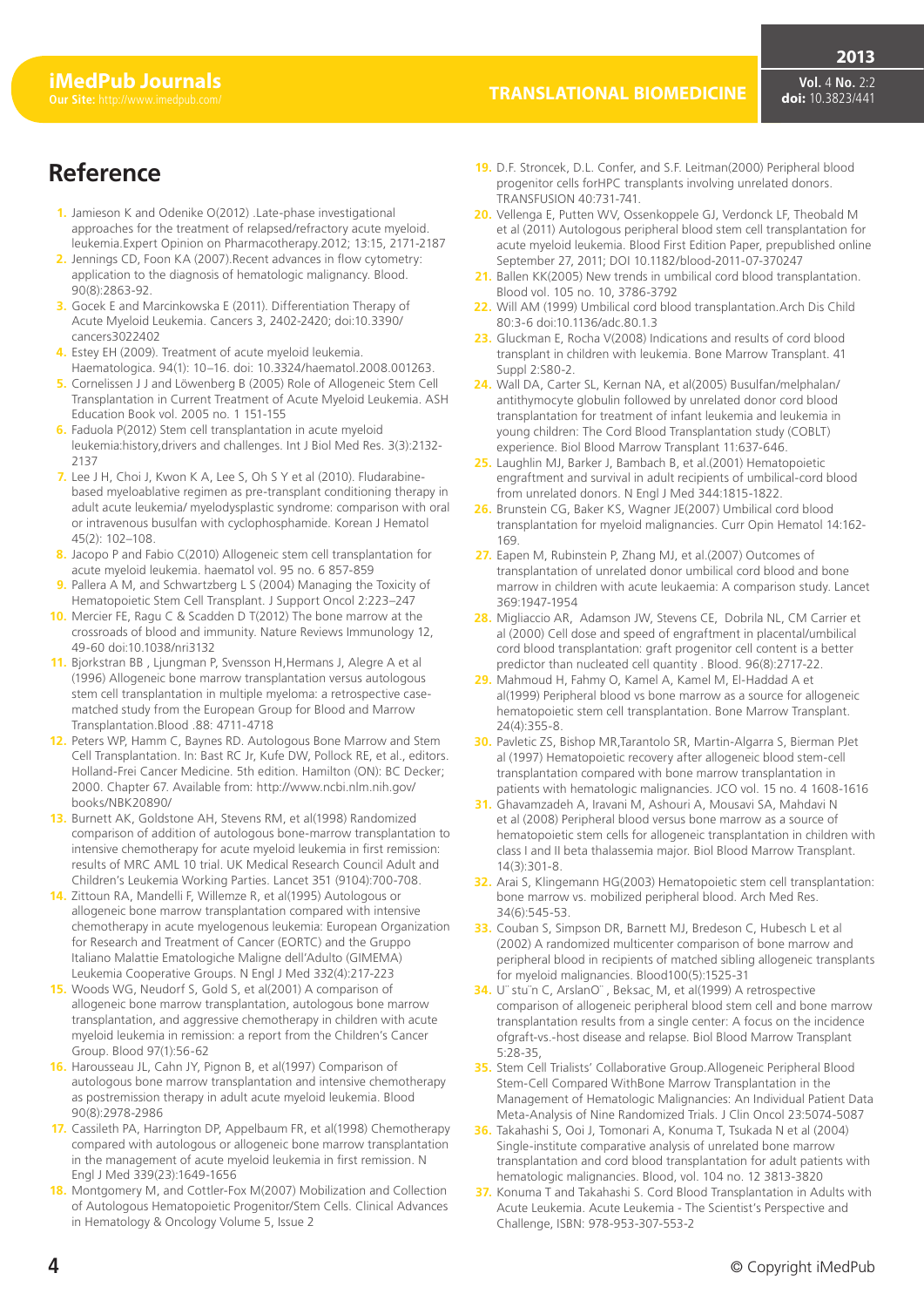**Vol.** 4 **No.** 2:2 **doi:** 10.3823/441

- **38.** [Takahashi S,](http://www.ncbi.nlm.nih.gov/pubmed?term=Takahashi S%5BAuthor%5D&cauthor=true&cauthor_uid=17038536) [Ooi J,](http://www.ncbi.nlm.nih.gov/pubmed?term=Ooi J%5BAuthor%5D&cauthor=true&cauthor_uid=17038536) [Tomonari A,](http://www.ncbi.nlm.nih.gov/pubmed?term=Tomonari A%5BAuthor%5D&cauthor=true&cauthor_uid=17038536) K[onuma T,](http://www.ncbi.nlm.nih.gov/pubmed?term=Konuma T%5BAuthor%5D&cauthor=true&cauthor_uid=17038536) T[sukada N](http://www.ncbi.nlm.nih.gov/pubmed?term=Tsukada N%5BAuthor%5D&cauthor=true&cauthor_uid=17038536) et al (2007) Comparative single-institute analysis of cord blood transplantation from unrelated donors with bone marrow or peripheral blood stem-cell transplants from related donors in adult patients with hematologic malignancies after myeloablative conditioning regimen. B[lood.;1](http://www.ncbi.nlm.nih.gov/pubmed/17038536)09(3):1322-30.
- **39.** Stanevsky A et al(2009) Umbilical cord blood transplantation: Pros, cons and beyond. Blood Reviews . doi:10.1016/j.blre.
- **40.** R[ocha V,](http://www.ncbi.nlm.nih.gov/pubmed?term=Rocha V%5BAuthor%5D&cauthor=true&cauthor_uid=11342418) C[ornish J,](http://www.ncbi.nlm.nih.gov/pubmed?term=Cornish J%5BAuthor%5D&cauthor=true&cauthor_uid=11342418) S[ievers EL,](http://www.ncbi.nlm.nih.gov/pubmed?term=Sievers EL%5BAuthor%5D&cauthor=true&cauthor_uid=11342418) F[ilipovich A,](http://www.ncbi.nlm.nih.gov/pubmed?term=Filipovich A%5BAuthor%5D&cauthor=true&cauthor_uid=11342418) [Locatelli F e](http://www.ncbi.nlm.nih.gov/pubmed?term=Locatelli F%5BAuthor%5D&cauthor=true&cauthor_uid=11342418)t al (2001). Comparison of outcomes of unrelated bone marrow and umbilical cord blood transplants in children with acute leukemia. [Blood.](http://www.ncbi.nlm.nih.gov/pubmed/11342418)  97(10):2962-71.
- **41.** R[ocha V,](http://www.ncbi.nlm.nih.gov/pubmed?term=Rocha V%5BAuthor%5D&cauthor=true&cauthor_uid=15564544) L[abopin M,](http://www.ncbi.nlm.nih.gov/pubmed?term=Labopin M%5BAuthor%5D&cauthor=true&cauthor_uid=15564544) S[anz G,](http://www.ncbi.nlm.nih.gov/pubmed?term=Sanz G%5BAuthor%5D&cauthor=true&cauthor_uid=15564544) [Arcese W,](http://www.ncbi.nlm.nih.gov/pubmed?term=Arcese W%5BAuthor%5D&cauthor=true&cauthor_uid=15564544) S[chwerdtfeger R](http://www.ncbi.nlm.nih.gov/pubmed?term=Schwerdtfeger R%5BAuthor%5D&cauthor=true&cauthor_uid=15564544) et al (2004). Transplants of umbilical-cord blood or bone marrow from unrelated donors in adults with acute leukemia. N Engl J Med 351, 2276–2285.
- **42.** Broxmeyer, H.E., Cord blood hematopoietic stem cell transplantation (2010) StemBook, ed. The Stem Cell Research Community, StemBook, doi/10.3824/stembook.1.52.1,
- **43.** D[oan P](http://www.ncbi.nlm.nih.gov/sites/entrez?cmd=search&db=PubMed&term= Doan%2BPL%5bauth%5d)L ,[Chao](http://www.ncbi.nlm.nih.gov/sites/entrez?cmd=search&db=PubMed&term= Chao%2BNJ%5bauth%5d) NJ(2010) Advances in cord blood transplants in adults. F1000 Med Rep. 2: 12
- **44.** Azevedo WM, Aranha FJP, Gouvea AC, et al(1995) Allogeneic transplantation with blood stem cells mobilized by rhG-CSF for hematological malignancies. Bone Marrow Transplant 16:647-653.
- **45.** Przepiorka D, Anderlini P, Ippoliti C, et al(1997) Allogeneic blood stem cell transplantation in advanced hematologic cancers. Bone Marrow Transplant 19:455-460.
- **46.** Lemoli RM, Bandini G, Leopardi G, et al(1998) Allogeneic peripheral blood stem cell transplantation in patients with early-phase hematologic malignancy: A retrospective comparison of short-term outcome with bone marrow transplantation. Haematologica 83:48-55.
- **47.** Russell JA, Larratt L, Brown C, et al(1999) Allogeneic blood stem cells and bone marrow transplantation for acute myelogenous leukemia and myelodysplasia: Influence of stem cell source on outcome. Bone Marrow Transplant 24:1177-1183.
- **48.** Scott MA, Gandhi MK, Jestice HK, et al(1998) A trend towards an increased incidence of chronic graft-versus-host disease following allogeneic peripheral blood progenitor cell transplantation: A case controlled study. Bone Marrow Transplant 22:273-276.
- **49.** Storek J, Gooley T, Siadak M, et al (1997) Allogeneic peripheral blood stem cell transplantation may be associated with a high risk of chronicgraft-versus-host disease. Blood 90:4705-4709.
- **50.** Russell JA, Brown C, Bowen T, et al (1996) Allogeneic blood cell transplants for haematological malignancy: Preliminary comparison of outcomes with bone marrow transplantation. Bone Marrow Transplant 17:703-708
- **51.** Bensinger WI, Martin PJ, Storer B, et al(2001) Transplantation of bone marrow as compared with peripheral-blood cells from HLA-identical relatives in patients with hematologic cancers. N Engl J Med 344:175- 181
- **52.** Schmitz N, Bacigalupo A, Hasenclever D, et al (1998) Allogeneic bone marrow transplantation vs. filgrastim-mobilised peripheral blood progenitor cell transplantation in patients with early leukaemia: First results of a randomised multicentre trial of the European Group for Blood and Marrow Transplantation. Bone Marrow Transplant. 21:995- 1003.
- **53.** Schmitz N, Beksac M, Hasenclever D, et al (2000) A randomised study from the European group for blood and marrow transplantation comparing allogeneic transplantation of Filgrastim-mobilised peripheral blood progenitor cells with bone marrow transplantation in 350 patients (pts) with leukemia. Blood 96:481, 2000 (abstr 2068)
- **54.** Cutler C, Giri S, Jeyapalan S, Paniagua D, Viswanathan A, and Antin JH (2001) Acute and Chronic Graft-Versus-Host Disease After Allogeneic Peripheral-Blood Stem-Cell and Bone Marrow Transplantation: A Meta-Analysis. J Clin Oncol 19:3685-3691.
- **55.** D[evine SM,](http://www.ncbi.nlm.nih.gov/pubmed?term=Devine SM%5BAuthor%5D&cauthor=true&cauthor_uid=21320619) C[arter S,](http://www.ncbi.nlm.nih.gov/pubmed?term=Carter S%5BAuthor%5D&cauthor=true&cauthor_uid=21320619) S[oiffer RJ,](http://www.ncbi.nlm.nih.gov/pubmed?term=Soiffer RJ%5BAuthor%5D&cauthor=true&cauthor_uid=21320619) P[asquini MC,](http://www.ncbi.nlm.nih.gov/pubmed?term=Pasquini MC%5BAuthor%5D&cauthor=true&cauthor_uid=21320619) H[ari PN](http://www.ncbi.nlm.nih.gov/pubmed?term=Hari PN%5BAuthor%5D&cauthor=true&cauthor_uid=21320619) et al (2011) Low Risk of Chronic Graft-versus-Host Disease and Relapse Associated with T Cell–Depleted Peripheral Blood Stem Cell Transplantation for Acute Myelogenous Leukemia in First Remission: Results of the Blood and

Marrow Transplant Clinical Trials Network Protocol 0303. B[iol Blood](http://www.ncbi.nlm.nih.gov/pubmed/21320619)  [Marrow Transplant. 1](http://www.ncbi.nlm.nih.gov/pubmed/21320619)7(9):1343-51

- **56.** Sehn LH, Alyea EP, Weller E,Canning C, Lee S et al (1999) Comparative Outcomes of T-Cell–Depleted and Non–T-Cell–Depleted Allogeneic Bone Marrow Transplantation for Chronic Myelogenous Leukemia: Impact of Donor Lymphocyte Infusion. J [Clin Oncol.](http://www.ncbi.nlm.nih.gov/pubmed/10080600) 17(2):561-8.
- **57.**L[ink H.\(](http://www.ncbi.nlm.nih.gov/pubmed?term=Link H%5BAuthor%5D&cauthor=true&cauthor_uid=11000985)1999) T-cell depletion of allogeneic peripheral blood stem cells. B[aillieres Best Pract Res Clin Haematol.](http://www.ncbi.nlm.nih.gov/pubmed/11000985) 12(1-2):87-98.
- **58.**Elmaagacli AH, Peceny R,Steckel N,Trenschel R, Ottinger H et al (2003) Outcome of transplantation of highly purified peripheral blood CD34<sup>+</sup> cells with T-cell add-back compared with unmanipulated bone marrow or peripheral blood stem cells from HLA-identical sibling donors in patients with first chronic phase chronic myeloid leukemia. Blood vol. 101 no. 2 446-453
- **59.** [Takahashi S,](http://www.ncbi.nlm.nih.gov/pubmed?term=Takahashi S%5BAuthor%5D&cauthor=true&cauthor_uid=17038536) [Ooi J,](http://www.ncbi.nlm.nih.gov/pubmed?term=Ooi J%5BAuthor%5D&cauthor=true&cauthor_uid=17038536) [Tomonari A,](http://www.ncbi.nlm.nih.gov/pubmed?term=Tomonari A%5BAuthor%5D&cauthor=true&cauthor_uid=17038536) K[onuma T,](http://www.ncbi.nlm.nih.gov/pubmed?term=Konuma T%5BAuthor%5D&cauthor=true&cauthor_uid=17038536) [Tsukada N](http://www.ncbi.nlm.nih.gov/pubmed?term=Tsukada N%5BAuthor%5D&cauthor=true&cauthor_uid=17038536) et al (2007) Comparative single-institute analysis of cord blood transplantation from unrelated donors with bone marrow or peripheral blood stem-cell transplants from related donors in adult patients with hematologic malignancies after myeloablative conditioning regimen. B[lood.10](http://www.ncbi.nlm.nih.gov/pubmed/17038536)9(3):1322-30.
- **60.** Wierenga PK, [Setroikromo R,](http://www.ncbi.nlm.nih.gov/pubmed?term=Setroikromo R%5BAuthor%5D&cauthor=true&cauthor_uid=12183837) K[amps G,](http://www.ncbi.nlm.nih.gov/pubmed?term=Kamps G%5BAuthor%5D&cauthor=true&cauthor_uid=12183837) K[ampinga HH,](http://www.ncbi.nlm.nih.gov/pubmed?term=Kampinga HH%5BAuthor%5D&cauthor=true&cauthor_uid=12183837) Vellenga E (2002) Peripheral Blood Stem Cells Differ from Bone Marrow Stem Cells in Cell Cycle Status, Repopulating Potential, and Sensitivity Toward Hyperthermic Purging in Mice Mobilized with Cyclophosphamide and Granulocyte Colony-Stimulating Factor. J [Hematother Stem Cell Res.1](http://www.ncbi.nlm.nih.gov/pubmed/12183837)1(3):523-32.
- **61.** Stem Cell Trialists' Collaborative Group.Allogeneic Peripheral Blood Stem-Cell Compared WithBone Marrow Transplantation in the Management of Hematologic Malignancies: An Individual Patient Data Meta-Analysis of Nine Randomized Trials. J Clin Oncol 23:5074-5087
- **62.** Chang YJ, Weng CL, Sun LX, Zhao YT(2012) Allogeneic bone marrow transplantation compared to peripheral blood stem cell transplantation for the treatment of hematologic malignancies: a meta-analysis based on time-to-event data from randomized controlled trials. Annals of Hematology 91(3): 427-437
- **63.** Ringdén O, Labopin M,Bacigalupo A,Arcese W, Schaefer UW et al.(2002) Transplantation of Peripheral Blood Stem Cells as Compared With Bone Marrow From HLA-Identical Siblings in Adult Patients With Acute Myeloid Leukemia and Acute Lymphoblastic Leukemia. J Clin Oncol.20(24):4655-64
- **64.** Stamatovi D, [Balint B,](http://www.ncbi.nlm.nih.gov/pubmed?term=Balint B%5BAuthor%5D&cauthor=true&cauthor_uid=22352263) Tuki L, E[lez M,](http://www.ncbi.nlm.nih.gov/pubmed?term=Elez M%5BAuthor%5D&cauthor=true&cauthor_uid=22352263) [Tarabar O e](http://www.ncbi.nlm.nih.gov/pubmed?term=Tarabar O%5BAuthor%5D&cauthor=true&cauthor_uid=22352263)t al (2011) Impact of stem cell source on allogeneic stem cell transplantation outcome in hematological malignancies. [Vojnosanit Pregl.](http://www.ncbi.nlm.nih.gov/pubmed/22352263) 68(12):1026-32.
- **65.** G[orin NC,](http://www.ncbi.nlm.nih.gov/pubmed?term=Gorin NC%5BAuthor%5D&cauthor=true&cauthor_uid=19597030) L[abopin M,](http://www.ncbi.nlm.nih.gov/pubmed?term=Labopin M%5BAuthor%5D&cauthor=true&cauthor_uid=19597030) Blaise D, [Reiffers J,](http://www.ncbi.nlm.nih.gov/pubmed?term=Reiffers J%5BAuthor%5D&cauthor=true&cauthor_uid=19597030) [Meloni G](http://www.ncbi.nlm.nih.gov/pubmed?term=Meloni G%5BAuthor%5D&cauthor=true&cauthor_uid=19597030) et al(2009) Higher Incidence of Relapse With Peripheral Blood Rather Than Marrow As a Source of Stem Cells in Adults With Acute Myelocytic Leukemia Autografted During the First Remission. J [Clin Oncol. 2](http://www.ncbi.nlm.nih.gov/pubmed/19597030)7(24):3987-93
- **66.** Atsuta Y, Morishima Y, Suzuki R, Nagamura-Inoue T, Taniguchi S et al(2012) Comparison of Unrelated Cord Blood Transplantation and HLA-Mismatched Unrelated Bone Marrow Transplantation for Adults with Leukemia. [Biol Blood Marrow Transplant.](http://www.ncbi.nlm.nih.gov/pubmed/22008851) 18(5):780-7
- **67.** Gratwohl A,Brand R, Frassoni F, Rocha V, Niederwieser D et al (2005) Cause of death after allogeneic haematopoietic stem cell transplantation (HSCT) in early leukaemias: an EBMT analysis of lethal infectious complications and changes over calendar time. Bone Marrow Transplantation (2005) 36, 757–769. doi:10.1038/ sj.bmt.1705140
- **68.** G[uardiola](http://bloodjournal.hematologylibrary.org/search?author1=Philippe+Guardiola&sortspec=date&submit=Submit) P, [Runde V](http://bloodjournal.hematologylibrary.org/search?author1=Volker+Runde&sortspec=date&submit=Submit), Bacigalupo A, [Ruutu T](http://bloodjournal.hematologylibrary.org/search?author1=Tapani+Ruutu&sortspec=date&submit=Submit), Locatelli F et al(2002). Retrospective comparison of bone marrow and granulocyte colonystimulating factor–mobilized peripheral blood progenitor cells for allogeneic stem cell transplantation using HLA identical sibling donors in myelodysplastic syndromes. B[lood. 1](http://www.ncbi.nlm.nih.gov/pubmed/12036864)5;99(12):4370-8.
- **69.** Champlin RE, Schmitz N, Horowitz MM, et al.(2000) Blood stem cells compared with bone marrow as a source of hematopoietic cells for allogeneic transplantation. Blood.95:3702-3709.
- **70.** Urbano-Ispizua A, Brunet S, Solano C, et al.(2001) Spanish Group of Allo-PBT. Allogeneic transplantation of CD34+-selected cells from peripheral blood in patients with myeloid malignancies in early